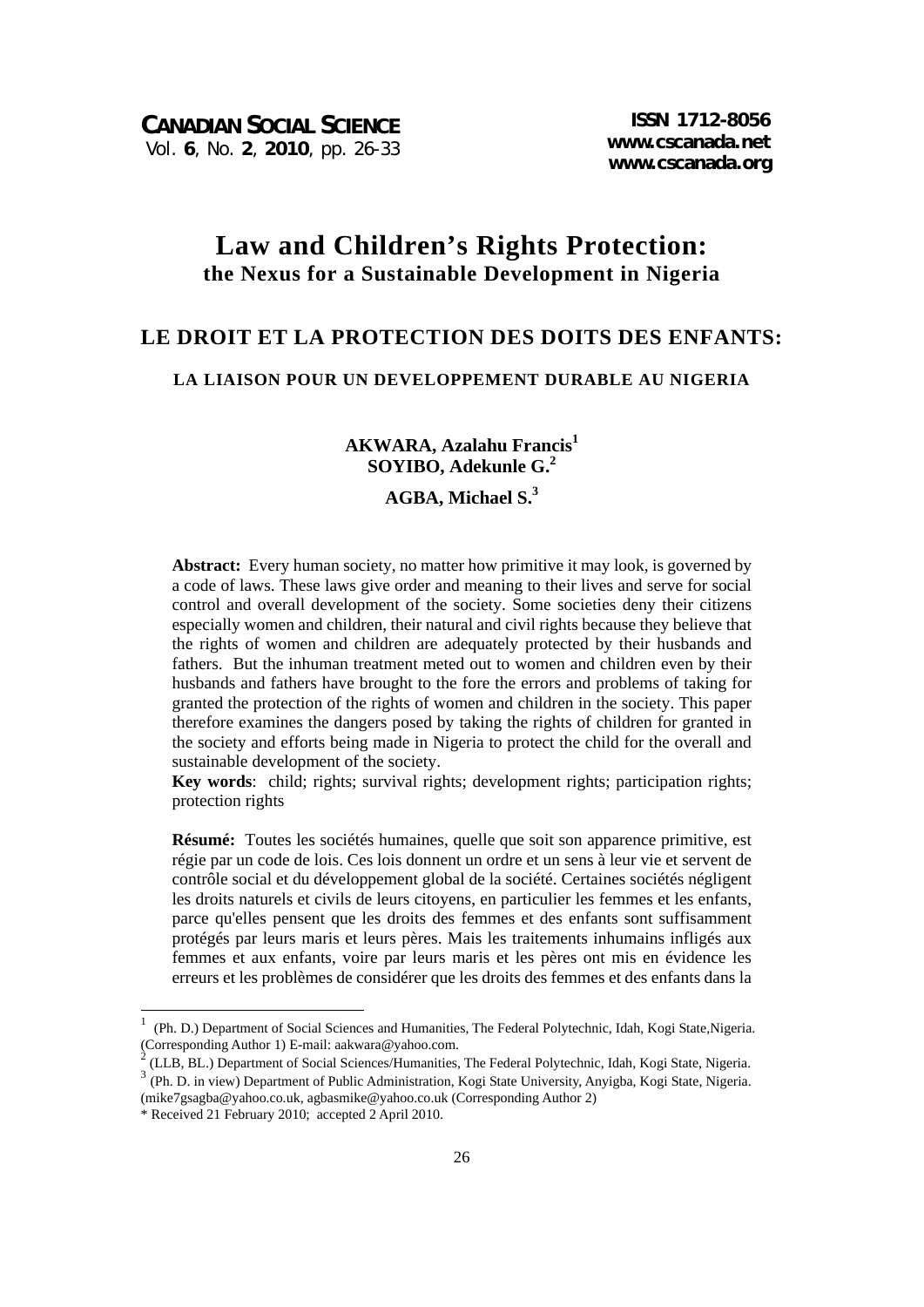société sont protégés. Le présent article examine donc les dangers posés de considérer les droits des enfants comme acquis dans la société et les efforts déployés au Nigeria, à fin de protéger l'enfant pour un développement global et durable de la société. **Mots-clés:** enfants, droits; droit de survie; droit de développment; droit de participation; droit de protection

#### **INTRODUCTION**

Development must be sustainable to meet present needs and future. Sustainability safeguards development and guarantees tomorrow's needs. Development is the efficient or judicious utilization of resources (natural, human, industrial, institutional) for creating higher levels of material wealth, social well-being and individual self-fulfillment. Of paramount importance is the human factor in development, without which development is merely a mirage. Human beings are the facilitators of development, and without their children, development can never be sustainable. Thus, children must have the pride of place in every community since the child is the future pool on which the future generation is predicated.

A look down the memory lane reveals that one of the greatest challenges ever faced on earth and still being faced is the need to safeguard the human factor in development. By this, we mean protecting children, giving them a future and thus making development sustainable. Today, half of the world's 2.2 billion children are threatened by poverty and HIV/AIDS (UNICEF, 2005). About 180 million are engaged in the worst forms of child labor; 1.2 million children are trafficked every year; and the number of children who died in 2003 before they were five was 10.6 million (UNICEF, 2004). These are horrendous; and a threat to global human development.

Law and development must go together since law is an essential tool for social engineering. Law can promote development and at the same time, it can inhibit it. Thus, development in any community must reflect in its laws otherwise archaic laws or the absence of a legal regime might retard development. Law must be in harmony with development and must be able to address social problems.

It is pertinent to note that law, being a dynamic tool in development, has been employed at different times to protect children and their rights. As far back as 1919, an industrial minimum age was adopted by the International Child Labor Convention to regulate children participation in the workplace. With the birth of the United Nations, the Declaration of the Rights of the Child was made in 1959. And on 20th November, 1989, the Convention on the Rights of the Child (CRC) was adopted. Built on varied legal systems and cultural traditions, the convention is a universally agreed set of non-negotiable standards and obligations. It spells out the basic rights of the child everywhere; some of which range from the right to survival; development; protection from harmful influences, abuses and exploitation; to, right to participate fully in family, culture and social life. Every right spelt out in the convention is inherent in human dignity and harmonious development of the child. The convention gave birth to regional treaties like the Africa Charter on the Rights and Welfare of the Child, and national laws like the Child's Rights Act 2003 of Nigeria. This paper examines how these laws have impacted nationally and globally on the development of the child and on human development.

## **STATEMENT OF PROBLEM**

Children are precious assets and sources of joy not only to their parents and immediate families but to the entire society. As the future hope and leaders of tomorrow, they have rights that need to be protected. They have to be cared for and nurtured to develop their potentials so that they can contribute to the development of the society. The saying that "the child is the father of the man" is true if and only if the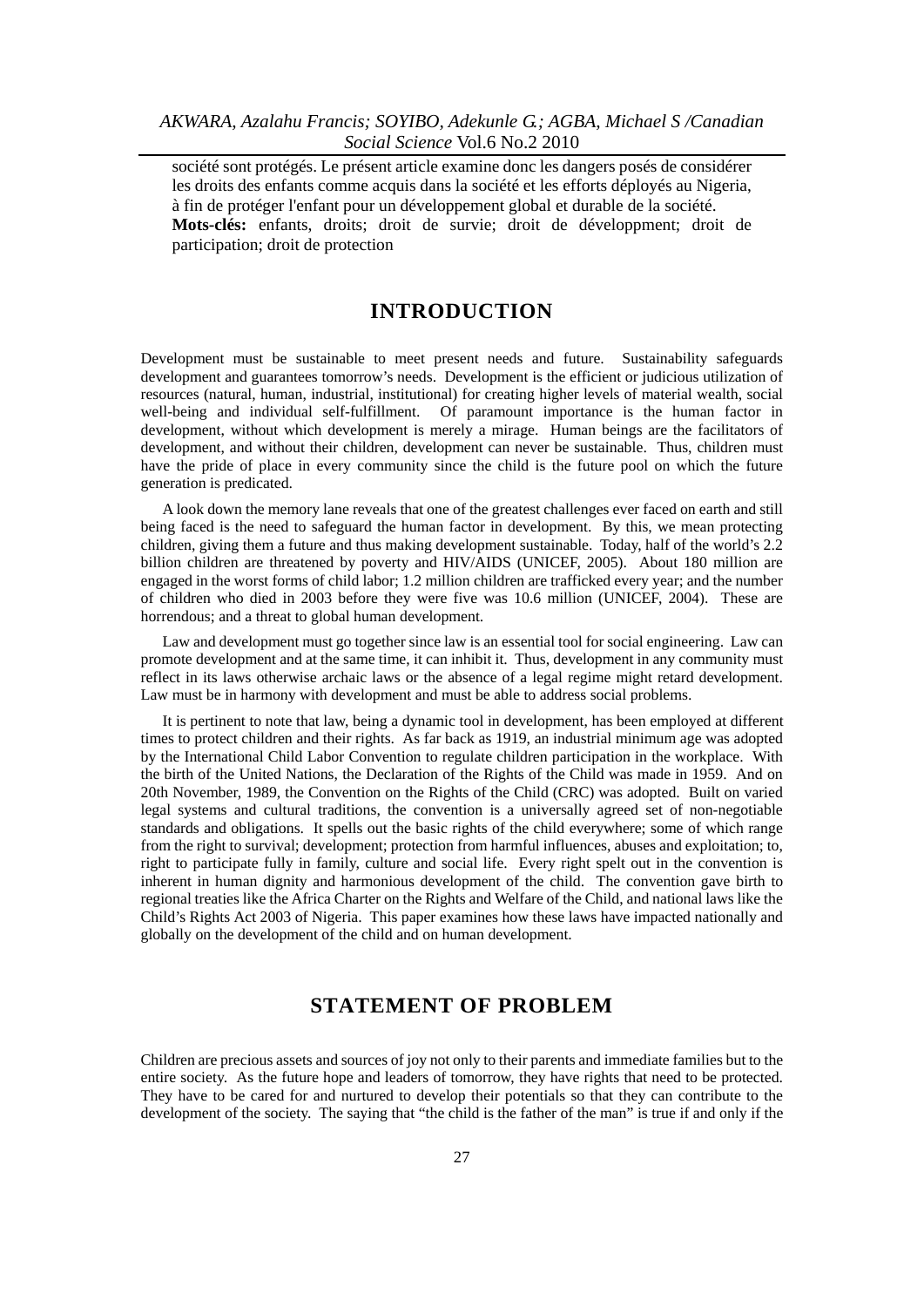right of the child is adequately protected in the society. This therefore makes it pertinent for the following problems to be investigated in this paper:

- (i) Who is a child and what are his rights in the society?
- (ii) To what extent have these rights been abused and protected in the Nigerian society?

(iii) What are the implications of the abuses, and, or, protection of these rights on the overall development of the child and the society?

### **WHO IS A CHILD?**

Certainly, everyone is a child of some person but not everyone can rightly be regarded as a child. Here we need to know what constitute childhood from the cultural, social and legal points of view.

Under the Nigerian socio-cultural context, the definition of a child varies widely due to lack of uniformity in the cultural systems. In some ethnic groups, a boy remains a child until initiated into an age-grade society or until he is old enough to contribute physically and financially to community development (Ayua and Akagbue, 1995). But in some societies, childhood terminates at puberty.

Under the common law, the age of puberty in the case of a boy is fourteen (14) years, while that of a girl is twelve (12) years. This position was laid down in the cause of Harrod V. Harrod  $^1$ . However, it is not certain whether the common ages for puberty apply in Nigeria. Under customary law, there is no fixed minimum age for puberty. According to Sagay (1999), the age of puberty amongst the Yourbas is fourteen (14) for girls and seventeen (17) for boys. For the Hekiris, it is sixteen (16) for girls and twenty (20) for boys.

However, with regards to *Section 2 of the Children and Young Persons Law* of Lagos State (1973), which provides for the welfare of the young and treatment of young offenders, a child is a person under the age of fourteen (14) years while a young person is one who has attained the age of fourteen years but is under the age of seven years. The Nigerian Labor Act (1974) considers a child as a person below fifteen (15) years of age while the National Child Welfare Policy (1989) defines a child as anybody who is twelve years of age and below. This uncertainty trailing the definition of a child under the Nigeria law was finally laid to rest by *Section 274 of the Childs Rights Act* (2003) which defines a child as a person who has not attained the age of eighteen (18) years. It must be noted that this is in line with the Convention on the Rights of the Child (CRC) and the African Charter on the Rights and Welfare of the Child both to which Nigeria is a signatory. In any case, it must be borne in mind that children are the most vulnerable members of any community; they are fragile, frail, innocent, naïve, defenseless and often oblivious of danger. They are naturally incapable of enforcing their rights and usually oblivious of them.

# **WHAT ARE THE RIGHTS OF THE CHILD IN THE SOCIETY?**

The term 'right' is often used to describe any advantages conferred on a person by a rule of law. Different jurists have put forward many theories in order to explain the term 'right'.

Vinogradoff (1924) asserted that a right is a kind of claim. Dias (1970) asserted that the behavior of one person is the substrate, which the right of another is founded. Rights are interest or benefit recognized by law. Gray (1916) conceives rights as essentially powers. To professor Hart (1983), rights are protected choices.

Thus, the concept of rights implies a relationship between two or more person. Man can only have a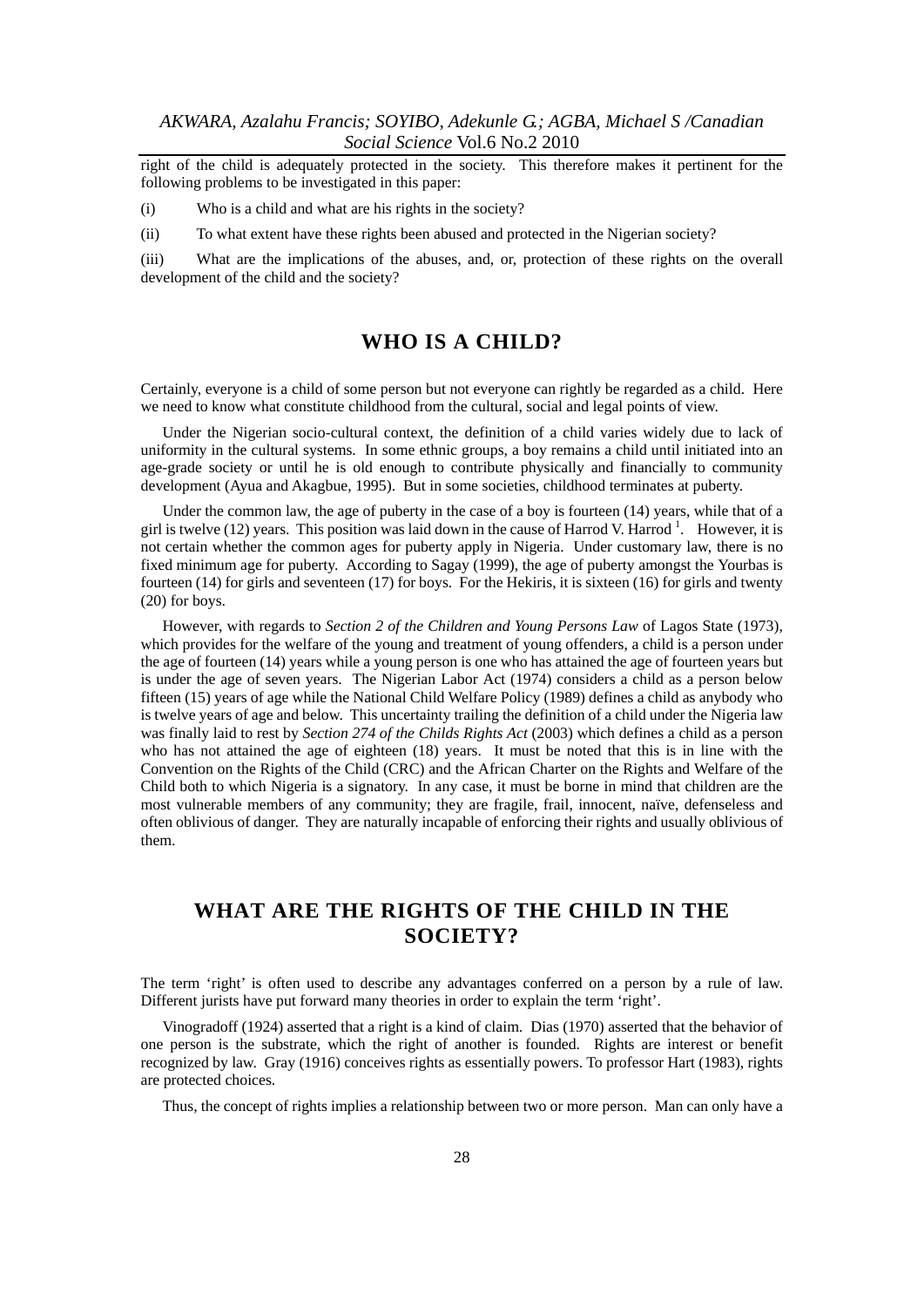right after he has entered the society and by implication entered into relations with other men. It is therefore man's existence within society that accords him the status of a human being, which ultimately entitles him to some rights as a consequence of his humanity. The Supreme Court of Nigeria in the case of *Odogu V. Attorney General of the Federation*<sup>2</sup> held that a fundamental right is a right guaranteed in the constitution which every person is entitled to enjoy by virtue of being a human being. Thus, if every person who is human is entitled to some rights, then children are also entitled to human rights by virtue of the fact that they are human beings. Under S(307) of The Nigerian Criminal Code (1990), a person is considered to be a human being from the moment he becomes independent of his mother's womb, whether the umbilical cord has been severed or not, at birth.

Children's rights, therefore, are rights that make for their survival, development, protection and meaningful participation in the society. Over the centuries, these rights have been violated. Children of tender age are employed in industries, recruited into the army during wars, trafficked in commercial sex industry and a good number have died due to malnutrition. These violations and abuses have necessitated the formulation of the Convention on the Right of the Child (CRC) in 1989, the African Charter on the Right and Welfare of the Child in 1990 and the Child's Rights Act 2003. In these laws, children's rights have been entrenched in order that they may have the force of law.

# **EVOLUTION OF CHILDREN'S RIGHTS AND IMPACT ON DEVELOPMENT**

It is to be noted that the concept that children have specific rights deserving of enforcement and protection is a relatively modern development. Children have long constituted an invisible force in history. According to Tucker (1974), the children were at the bottom of the social scale despite the fact that they are human beings with human needs, most adults seldom have these at their minds while dealing with children. The popular assumption in time past was that most adults and parents in particular had the best interest of children at heart, thus there was no need to think in terms of children's rights (Augie, 1998).

Violence against children had existed since the early times. Children were killed, abandoned, beaten, sexually abused, thrown into rivers, and exposed on hills and roadsides. Even as late as the 1890s, dead infants were still a common sight in London streets (Lloyd de Mause, 1974). Although an early law of 374 A.D in Rome declared the killing of an infant to be murder, the legal reality differed from social reality. The killing of illegitimate children, according to de Mause (1974), continued until the nineteenth century. Sale of children was another longstanding practice. Child sale was legal in Babylonian times. Child sale continued into the modern era despite ancient Athenian laws which restricted the rights of parents to sell children and the efforts of the Catholic Church to eradicate the practice (Lloyd de Mause, 1974).

The contemporary attitude that a child has rights with a concomitant concern for his or her welfare and happiness, finally took root in the eighteenth centuries in Western Europe. Several factors combined to this modern concept of childhood becoming a valued social status and they include the writings of social philosophers, the replacement of apprenticeship by the growth of schools, and increasing privacy of the family (Aries, 1962).

Before this change in the social status of the child, a child's legal status was subsumed in the father. The Roman *Partria Potesta* epitomized this doctrine of the child as paternal property. This notion persisted well into the modern era thus the *Puissance Paternellie* of the French Civil Code gave the father unchecked authority over children with exclusively paternal rights. German legislations reflected on this concept of paternal authority. The German code of 1896 gave a husband the right to decide all matters of matrimonial life, thus, mothers had no right to the custody of minors or administration of minors' property.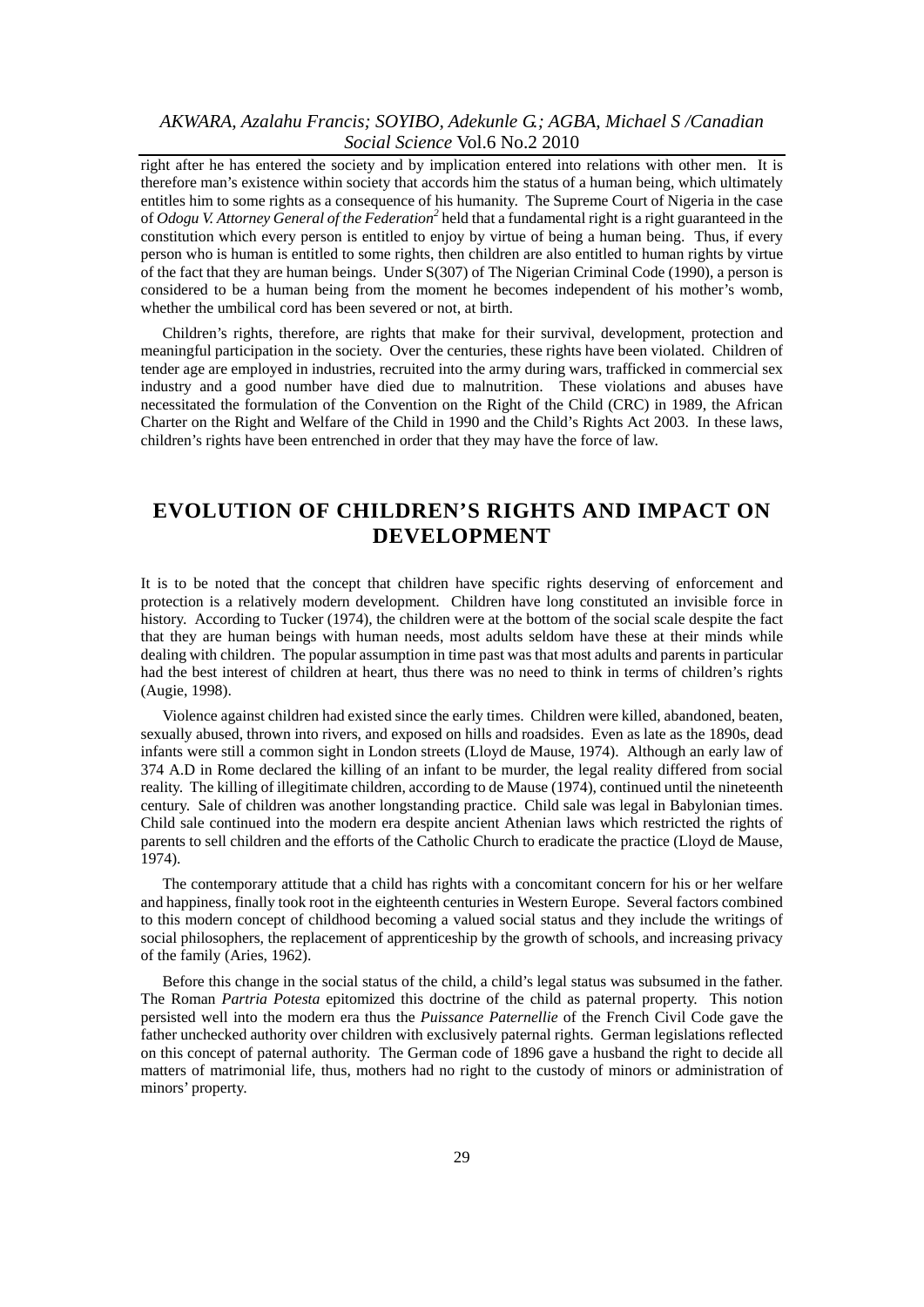However, as women's position in the family gradually altered, the doctrine of paternal authority was weakened as well as that of the child as paternal property. Under French law, the historic principle "husband is the head of the family" was replaced by "the spouses together assume the moral and material direction of the family". Also, the German Civil Code at the end of the nineteenth century expressly provided that both parents had to exercise their parental powers for the well being of the child. Thus, by the end of the nineteenth century, the benevolent exercise of parental power had become an articulate and explicit requirement.

The gains of this new status of the child saw the introduction of child labour laws compulsory education. Child labour regulations restricted the number of hours per day during which minors could be employed and regulated their working conditions. The English Factories Act (1833) provided salaried inspectors to enforce labor regulations. From this dates there was social concern about the exploitation of children and compulsory education laws that provided new educational opportunities for children were enacted.

These gains are just being seen in Africa. The reason being that the legal framework for children's rights is just developing. However, with laws such as the African Charter or the Rights and Welfare of the Child of 1990 and the Child's Rights Act 2003, the sky is the limit.

# **CHILD'S RIGHTS ACT 2003 AND SUSTAINABLE DEVELOPMENT**

The legal framework for the protection of children's rights in Nigeria before the enactment of the Child's Rights Act 2003 was weak and uncoordinated. Laws relating to children were not child's rights-specific nor did they make adequate provision of children's rights (Ladan, 2004). The federal constitutional arrangement does not situate issues concerning children within the legislative preview of the National Assembly but within state legislatures thereby making it difficult to establish an adequate legal framework applicable to the whole of Nigeria. Likewise, the various states, children and young persons' laws are largely juvenile justice administration biased and not necessarily child's rights-specific. This resulted in serious consequences for the Nigerian child as all manner of evils were perpetrated against children. This ranged from physical abuse to child labour and harmful traditional practices and customs (UN Committee on CRC, 1996).

With the enactment of the Child's Rights Act, the welfare and responsibilities of children as well as those of government and institutions towards children became more defined. In addition, the Act makes provision for the enforcement of these rights by imposing strict penalties for abuses, creation of the Family Court, and bringing of Nigeria's child's rights law to global standard.

These rights can be classified into survival rights, development rights, participation rights and protection rights. Under survival rights, children have the right life<sup>3</sup>; survival and development<sup>4</sup>; health and health services<sup>5</sup>; dignity of the child<sup>6</sup>; and freedom from discrimination<sup>7</sup>.

Under development rights, they have the right to leisure, recreation and cultural activities8; to freedom of thought, conscience and religion9; to free, compulsory and universal primary education<sup>10</sup>; to parental care, protection and maintenance $1$ .

Under participation right, they have the right to freedom of association and peaceful assembly<sup>12</sup>; freedom of expression<sup>13</sup>; freedom of movement<sup>14</sup>; right to personal liberty<sup>15</sup>; and under protection right, there is the right of the child in need of special protection<sup>16</sup>; right of the unborn child to protection against harm<sup>17</sup>; and contractual right of a child<sup>18</sup>.

No doubt, this is Nigeria's greatest gift to children and this must not be allowed to waste. Therefore, it is germane that Child's Rights Implementation Committees at the national, state, local government, work towards realizing these rights. It is also pertinent for the different states to enact their own Child's Right Laws as the president has urged.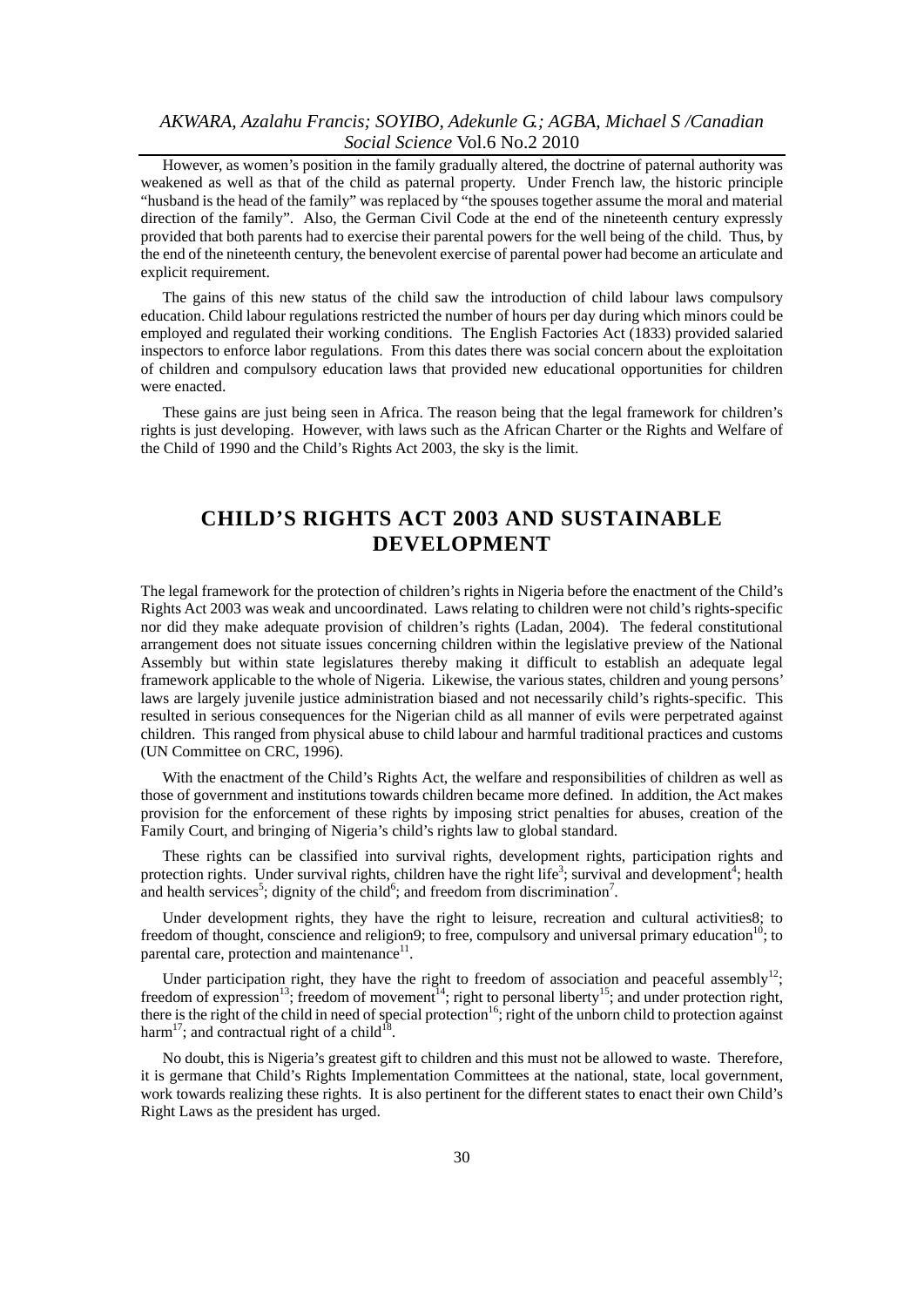It must be borne in mind that the greatest assets which we have today as a nation is not the oil deposits of the Niger-Delta, neither is it the mangrove and rain forest stretching from Lagos to Calabar. Rather the greatest untapped and reserved resources, which we have as a nation, is our teeming children and youthful population, here lies our greatest potential, strength and hope.

Almost everywhere in the world, theoretical and empirical reviews show that the children and youth hold enormous potentials for societal transformation and development. But children can hardly assume this front seat without adequate preparations, education, industrialization, genuine invitation as well as support from the society, particularly support from those in power. Certainly, a lot still needs to be done with our teeming children and youthful population if we want genuine development and sustainability. The Tanzanian President, Julius Nyerere has once been quoted as saying that "whoever controls the minds of children also controls their future". People have been guilty of many errors and many faults, the worst being the abandoning of children, thereby neglecting the foundations of life. Many of the things we need can wait. The child cannot. Now is the time the child's bones are being formed, his blood is being developed, to him we cannot answer "Tomorrow". His name is "Today" (Taiwo, 2004).

With the Child's Right Act, the authors believe Nigeria has a future. The more we invest in the children, the more we are investing in our future. It must be noted that there can be no sustainability if there are no persons to manage tomorrow's resources. The quality of our nation's future is directly proportional to the quality of our children, today.

## **SUMMARY AND CONCLUSION**

The Federal Government should be commended for enacting a law that comprehensively safeguards the rights of children. Today, Child's Right Implementation Committees are being set up across the nation to ensure that these rights are implemented. Likewise, many states are in the process of enacting their own child's right laws. This, though commendable, is not sufficient. To ensure that the child's Right's Act will not be an empty legislation, the following must be done:

Government must ensure the establishment of the Family Court, Child Minding, Day Care Centers and allied homes must be established and provided for under the Act.

The above institutions must be well-equipped and their officers trained and adequately remunerated.

Government should enlighten the public about the right of children.

Government and NGOs should campaign against harmful cultural practices and abuses perpetrated against children.

It is noteworthy to say that enacting the Act is a necessary condition towards the protection of the child, but is not sufficient. The government needs to consolidate its actions and take all necessary steps needed to make the dreams of the Act a reality.

#### **REFERENCES**

Anya, I.A. and Okagbue, I.E.. (1995). *The Rights of the Child in Nigeria*. NIALS.

Aries. (1962). *Centuries of Childhood: A Social History of the Family Life*. New York: Random House.

Augie, A.. (1998). "The Role of the Judiciary in the Legal Protection of Rights of Woman in Nigeria" in *UNICEF Seminar Report on Legal Act and Judicial Protection for Women and Children (Dec.) p.*  $32<sub>2</sub>$ 

Dias, C.. (1970). *Jurisprudence*. London: Oxford University Press.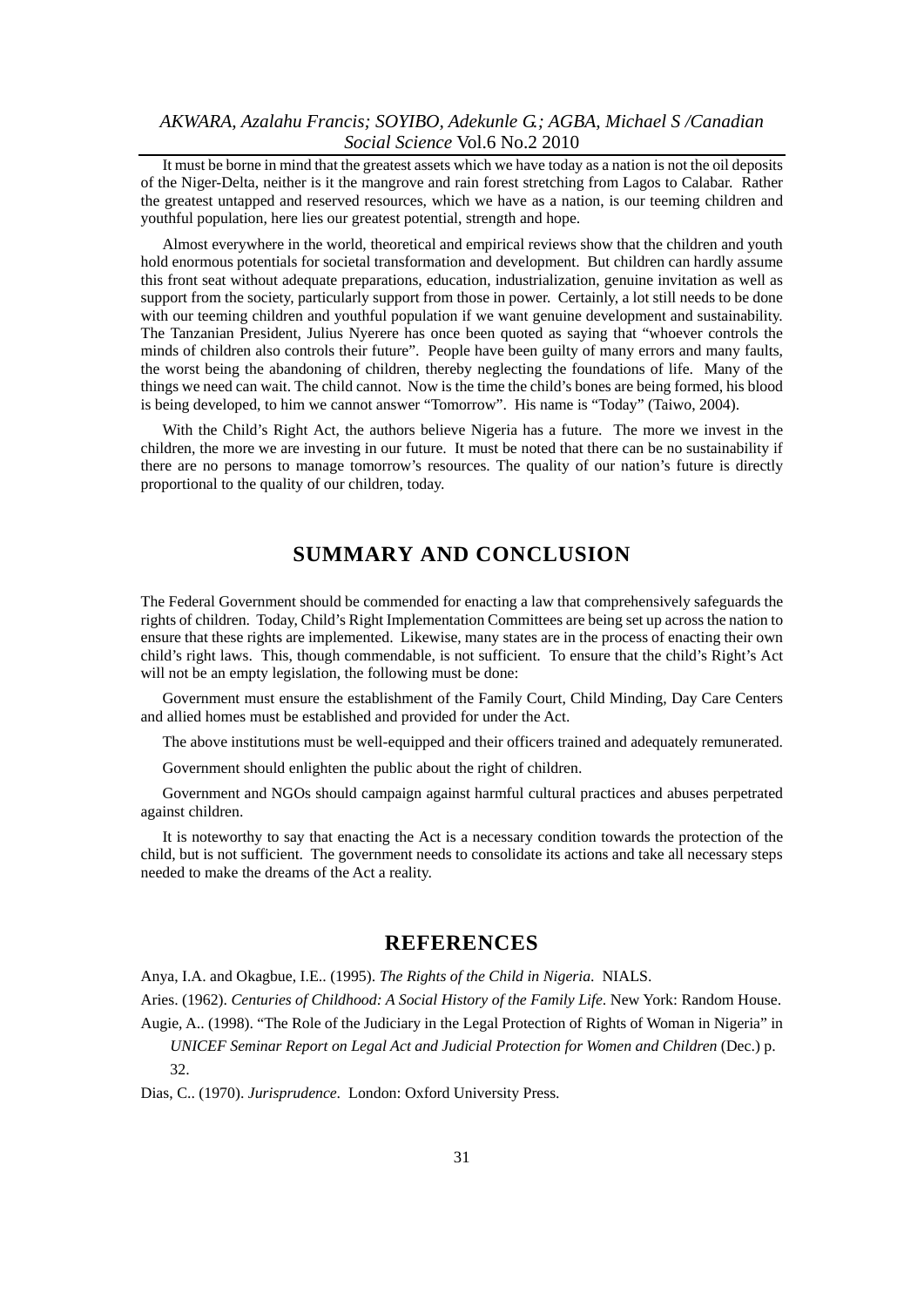Gray.. (1916). *The Nature and Sources of Law* (Unknown publisher).

Hart, H. L. A.. (1993). *Essay in Jurisprudence and Philosophy*. London: Oxford University Press.

- Ladan, M. T.. (2004). "The Nigerian Child's Right Act 2003: An Overview of the Rationale, Structure and Contents" in, *Ibadan Bar Journal. Vol. 3, No. 1*, pp. 66-80.
- Lloyd de Mause. (1974). "The Evolution of Childhood" in, Lloyd de Mause (ed) *The History of Childhood*. New York: Random House.

Sagay, I. E.. (1999). *Nigerian Family Law.* Lagos: Malthouse.

Taiwo. (2004). "Child Abuse and Contemporary Forms of Slavery in Nigeria: The Remaining Challenges" in, Yakubu (ed) Nigeria *Woman and Her Child: The Remaining Challenges*. Ibadan: Demyax Press.

Tuker, M. J.. (1974). "The Children Beginning and End: 15th and 16th Century English Childhood" in, Lloyd de Mause (ed) *The History of Childhood*. New York: Random House.

Vinegradoff. (1924). "The Foundation Theory of Law " *Yale Law Journal Vol. 3*, p. 60.

#### **OFFICIAL DOCUMENTS**

Africa Charter on the Rights and Welfare of the Child 1990. Children and Voting Persons Law, CAP 26 Laws of Lagos State of Nigeria 1973. Child's Rights Act 2003: Act No. 26, Vol. 90. Federal Republic of Nigeria Official Gazette. Constitution of the Federal Republic of Nigeria 1999. Criminal Code CAP 71 Laws of the Federation of Nigeria 1990. English Report (ER) (1954) Vol. 69. Labour Act (1974) CAP 198 Laws of the Federation of Nigeria 1990. Nigerian Child Welfare Policy of 1989. Nigerian Weekly Law Reports (NWLR) (1996) Vol. 6, Pr 450, p. 508. The Constitution of the Federal Republic of Nigeria, 1999 UN Committee on the CRC, "Concluding Observation on Nigeria's Initial Report on the Implementation of the CRC in Nigeria" Vol. 2, National Child's Rights Implementation Committee, Abuja, 1996. UNICEF State of the words Report 2005.

United Nation's Convention on the Rights of the Child 1989.

#### **CITED CASES**

- 1. (1954) 69 ER 344.
- 2. (1999) 6 NWLR (pt450) 508.
- 3. Section 3(1) Child's Rights Act 2003, Section 33 1999 Constitution.
- 4. Section 4 Child's Rights Act 2003.
- 5. Section 13(1) Child's Rights Act 2003.
- 6. Section 11 Child's Rights Act.
- 7. Section 10 Child's Rights Act.
- 8. Section 12 Child's Rights Act.